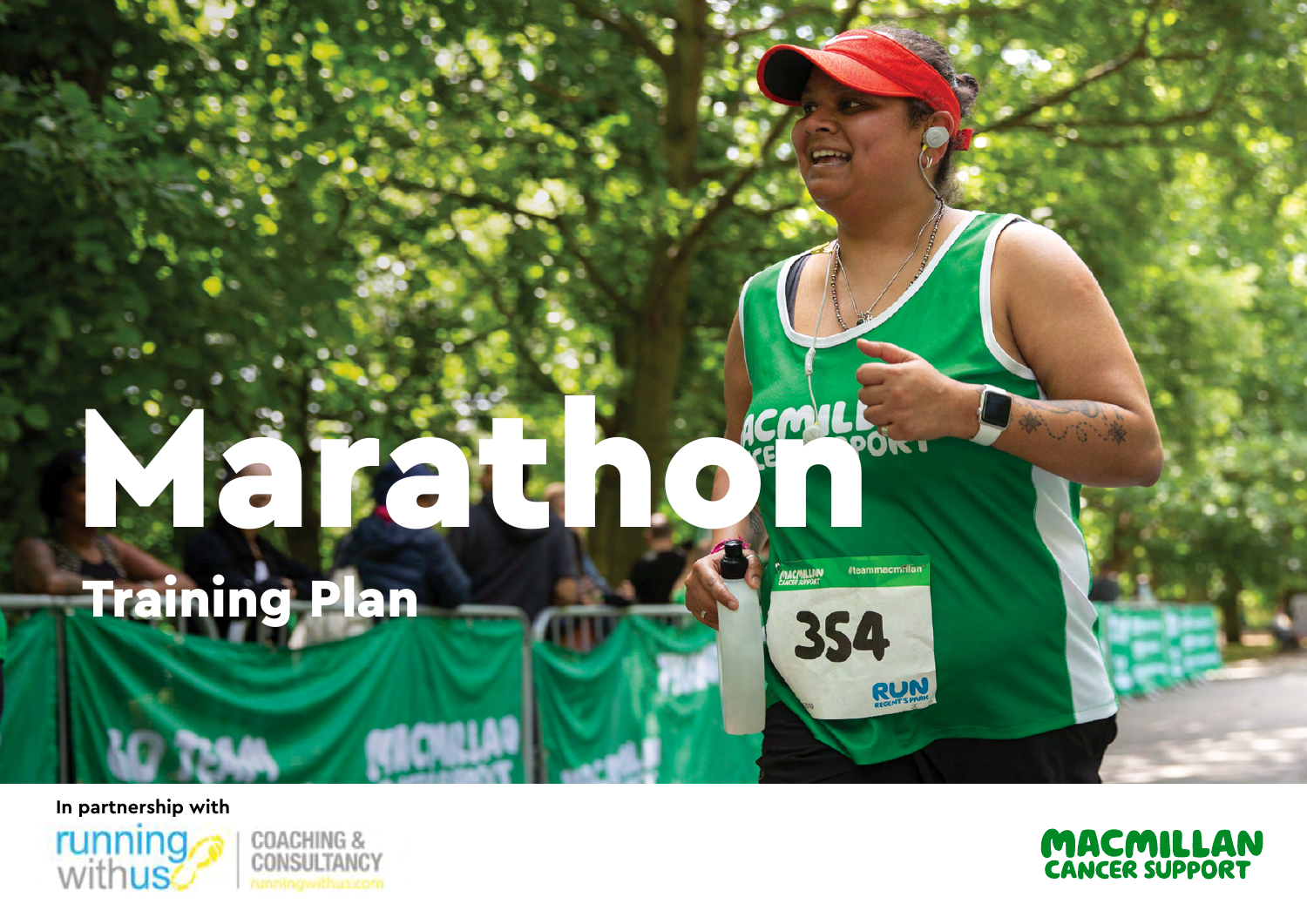| Week             | Mon         | <b>Tue</b>                                                                                                 | Wed                                                    | <b>Thu</b>                                                                                          | Fri         | <b>Sat</b>                                     | <b>Sun</b>                                                                        |
|------------------|-------------|------------------------------------------------------------------------------------------------------------|--------------------------------------------------------|-----------------------------------------------------------------------------------------------------|-------------|------------------------------------------------|-----------------------------------------------------------------------------------|
| $\mathbf{1}$     | Rest        | <b>Run</b><br>20-30 mins easy effort                                                                       | Core                                                   | Threshold run<br>30 mins to include<br>5 mins of threshold<br>effort with 2 min<br>jog recovery x3  | Rest        | <b>Run</b><br>30 mins easy effort<br>+ core    | Long Run<br>45 mins total with<br>$2\times20$ mins easy effort,<br>5 min walk     |
| $\mathbf{2}$     | Rest        | <b>Run</b><br>20-30 mins easy effort                                                                       | Core                                                   | Threshold run<br>30 mins to include<br>5 mins of threshold<br>effort with 90 sec<br>jog recovery x3 | <b>Rest</b> | <b>Run</b><br>30 mins easy effort<br>+ core    | Long Run<br>60 mins total with<br>2×25 mins easy effort,<br>5 min walk            |
| 3                | Rest        | <b>Threshold Run</b><br>40 mins to include<br>5 mins of threshold<br>effort with 2 min<br>jog recovery x3  | Core                                                   | <b>Continuous hills</b><br>40 mins to include<br>8 mins effort with<br>2 min jog recovery x2        | Rest        | <b>Run</b><br>30 mins easy effort<br>+ core    | Long Run<br>75 mins total with<br>3×25 mins easy effort,<br>5 min walk            |
| 4                | <b>Rest</b> | <b>Run</b><br>20 mins easy effort                                                                          | Core                                                   | <b>Progression run</b><br>10 min easy effort,<br>10 min steady effort,<br>10 mins threshold effort  | Rest        | Run<br>Park run or<br>self timed 5k            | Long Run<br>45-60 mins with<br>a short walk break<br>after 30 mins                |
| 5                | Rest        | <b>Threshold Run</b><br>45 mins to include<br>5 mins of threshold<br>effort with 2 min<br>jog recovery x4  | Core + optional<br>easy cross training<br>$30-40$ mins | <b>Continuous hills</b><br>45 mins to include<br>7 mins effort with<br>2 min jog recovery x3        | Rest        | <b>Run</b><br>30-40 mins easy effort<br>+ core | Long run<br>90 mins total - walk<br>for 5 mins every<br>20 mins if necessary      |
| $\boldsymbol{6}$ | Rest        | <b>Threshold Run</b><br>45 mins to include<br>5 mins of threshold<br>effort with 2 mins<br>jog recovery x5 | Core + optional<br>easy cross training<br>$30-40$ mins | <b>Continuous hills</b><br>50 mins to include<br>8 mins effort with<br>2 min jog recovery x3        | Rest        | <b>Run</b><br>30-40 mins easy effort<br>+ core | Long run<br>1 hr 45 mins total -<br>walk for 5 mins every<br>30 mins if necessary |

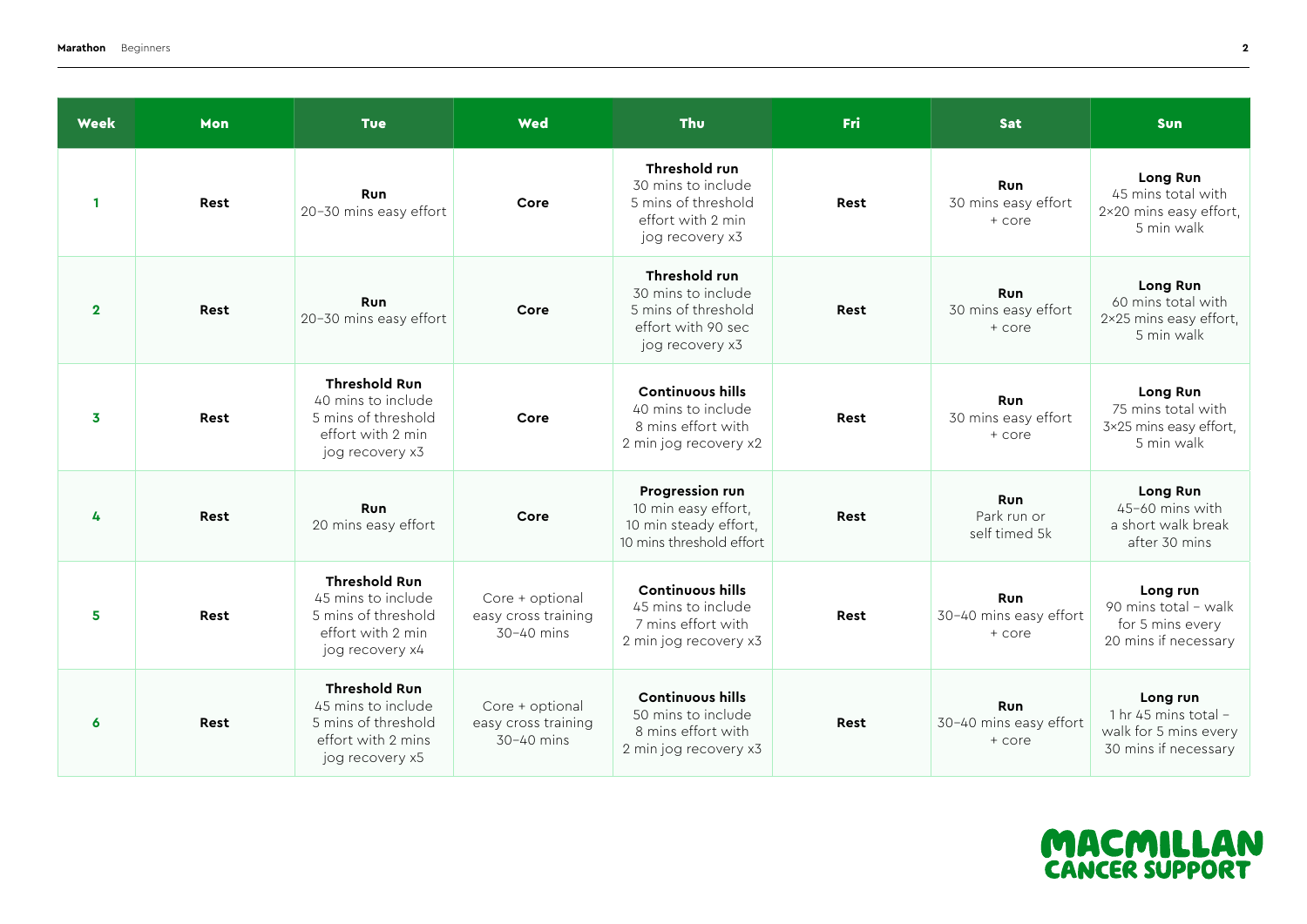| <b>Week</b>    | Mon  | <b>Tue</b>                                                                                                     | Wed                                     | <b>Thu</b>                                                                                              | <b>Fri</b>  | <b>Sat</b>                                     | <b>Sun</b>                                                                                                      |
|----------------|------|----------------------------------------------------------------------------------------------------------------|-----------------------------------------|---------------------------------------------------------------------------------------------------------|-------------|------------------------------------------------|-----------------------------------------------------------------------------------------------------------------|
| $\overline{7}$ | Rest | Threshold run<br>45 mins to include<br>10 min of threshold<br>effort with 3 min<br>jog recovery x2             | Core $+30-40$ mins<br>cross training    | <b>Continuous hills</b><br>50 mins to include<br>10 min effort with<br>2 min jog recovery x3            | Rest        | Run<br>40 mins easy effort<br>$+$ core         | Long run<br>2 hrs total.<br>Walk for 5 mins every<br>30 mins if necessary                                       |
| 8              | Rest | Threshold run<br>50 mins to include<br>8 mins of threshold<br>effort with 2 min<br>jog recovery x3             | Core $+30-40$ mins<br>cross training    | <b>Run</b><br>45 min run aiming to<br>pick up the pace in<br>the final 25 mins                          | <b>Rest</b> | <b>Run</b><br>40 mins easy effort<br>+ core    | Long run<br>2 hrs 15 mins total.<br>Walk for 5 mins every<br>30 mins if necessary                               |
| 9              | Rest | <b>30 min</b><br>progression run<br>10 mins easy effort,<br>10 mins steady effort,<br>10 mins threshold effort | Core $+30-40$ mins<br>cross training    | <b>Run</b><br>30-40 mins easy effort                                                                    | Rest        | <b>Run</b><br>20 mins easy effort              | <b>Half marathon</b><br>or 2 hrs 30-45 mins<br>run with the last<br>60 mins at planned<br>marathon pace         |
| 10             | Rest | <b>Run</b><br>30-40 mins easy effort                                                                           | Core $+ 30 - 40$ mins<br>cross training | <b>Run</b><br>Marathon pace<br>practice 60 mins,<br>last 40 mins at target<br>marathon pace             | Rest        | <b>Run</b><br>40-50 mins easy effort<br>+ core | Long Run<br>2 hrs 30 mins total.<br>Walk for 5 mins every<br>30 mins if necessary                               |
| 11             | Rest | Threshold run<br>60 mins to include<br>10 mins of threshold<br>effort with 2 min<br>jog recovery x3            | Core $+30-40$ mins<br>cross training    | <b>Run</b><br>60-70 mins easy effort<br>with final 25 mins<br>at threshold effort                       | Rest        | <b>Run</b><br>40-50 mins easy effort<br>+ core | Long run<br>2 hrs 45 mins last<br>60 mins at marathon<br>pace. Walk for 5 mins<br>every 30 mins<br>if necessary |
| 12             | Rest | <b>Run</b><br>45-60 mins easy effort                                                                           | Core $+30-40$ mins<br>cross training    | Threshold run<br>70 mins to include<br>6 mins of threshold<br>effort with 90-120 sec<br>jog recovery x6 | Rest        | <b>Run</b><br>40-50 mins easy effort<br>+ core | Long run<br>3-3 hrs 15 mins steady<br>pace with short walk<br>breaks each 30-40<br>mins if needed               |